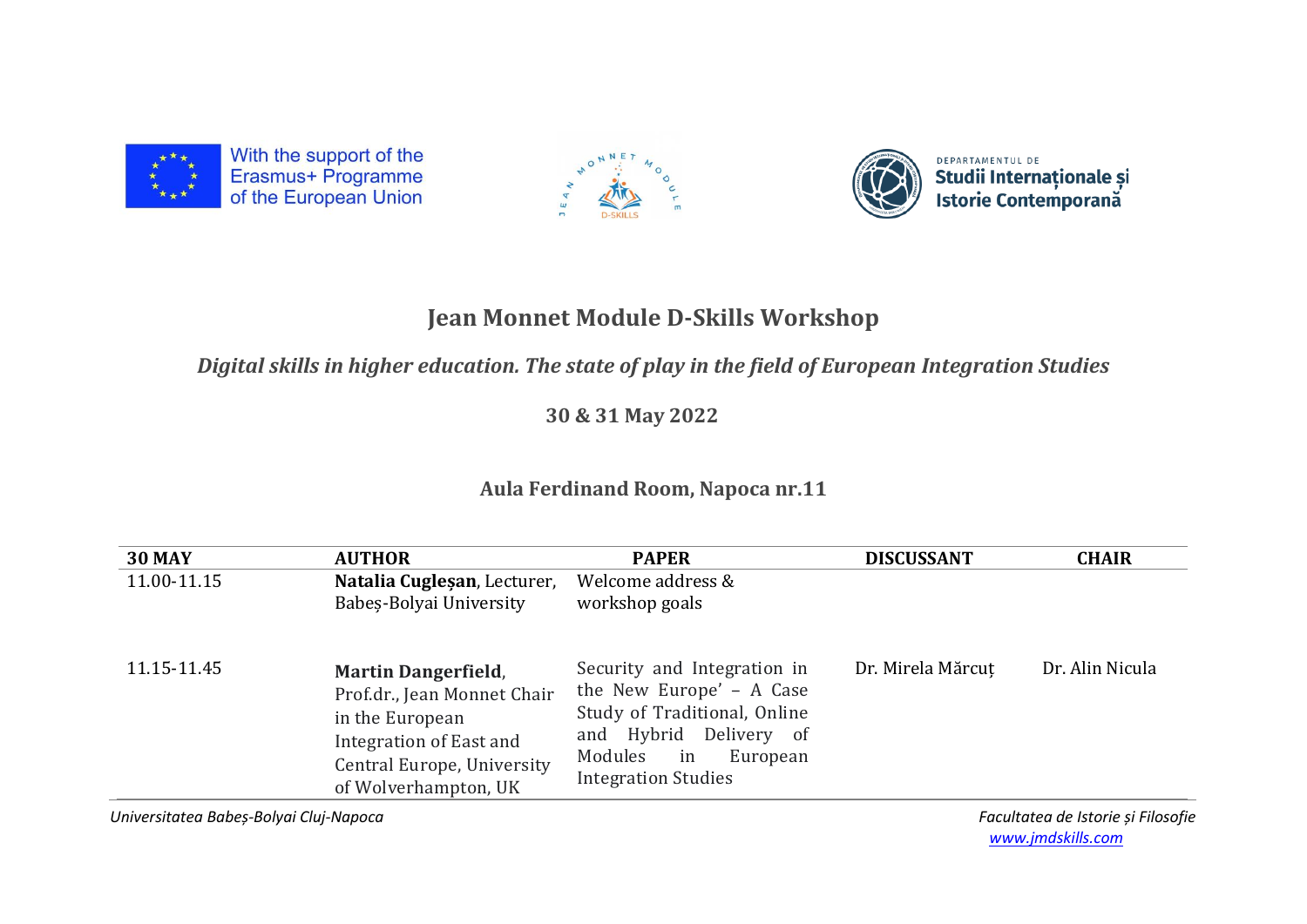| 11.45-12.15 | Mirela Mărcuț, Lecturer,<br>University of Oradea,<br>Romania       | An Unlikely Alliance:<br>Teaching<br>Digital Skills with an EU<br>Studies Curriculum                                                    | Dr. Martin Dangerfield |
|-------------|--------------------------------------------------------------------|-----------------------------------------------------------------------------------------------------------------------------------------|------------------------|
| 12.15-12.45 | Natalia Cuglesan,<br>Lecturer, Babeș-Bolyai<br>University, Romania | Digital skills in the field of<br>EU Integration Studies. Best<br>practices from the<br>Jean<br>Module<br>D-Skills<br>Monnet<br>Project | Dr. Ajisafe Dickson    |

| 12.45-13.15                            | <b>Coffee Break</b>                                                                               |                                                                                                                                                     |                      |                                    |
|----------------------------------------|---------------------------------------------------------------------------------------------------|-----------------------------------------------------------------------------------------------------------------------------------------------------|----------------------|------------------------------------|
| 13.15-13.45                            | Ajisafe Dickson, PhD &<br>Seun Bamidele, PhD<br>Student, University of<br>Pretoria, South Africa, | <b>Enhancing European</b><br>Integration studies in post-<br>colonial digital Africa: basic<br>issues, necessities,<br>challenges and possibilities | Dr. Natalia Cugleşan |                                    |
|                                        | LUNCH: 14.00-15.30                                                                                |                                                                                                                                                     |                      |                                    |
|                                        | <b>ONLINE SESSION-VIA ZOOM</b>                                                                    |                                                                                                                                                     |                      |                                    |
| 15.30-16.00                            | <b>Tamar Todria, PhD</b><br>Candidate in European<br>Studies, Institute for                       | How European Integration<br>is taught in Post-Soviet                                                                                                | Dr. Markus Bresinsky | Dr. Natalia Cugleşan               |
| Universitatea Babeș-Bolyai Cluj-Napoca |                                                                                                   |                                                                                                                                                     |                      | Facultatea de Istorie și Filosofie |

 *[www.jmdskills.com](http://www.jmdskills.com/)*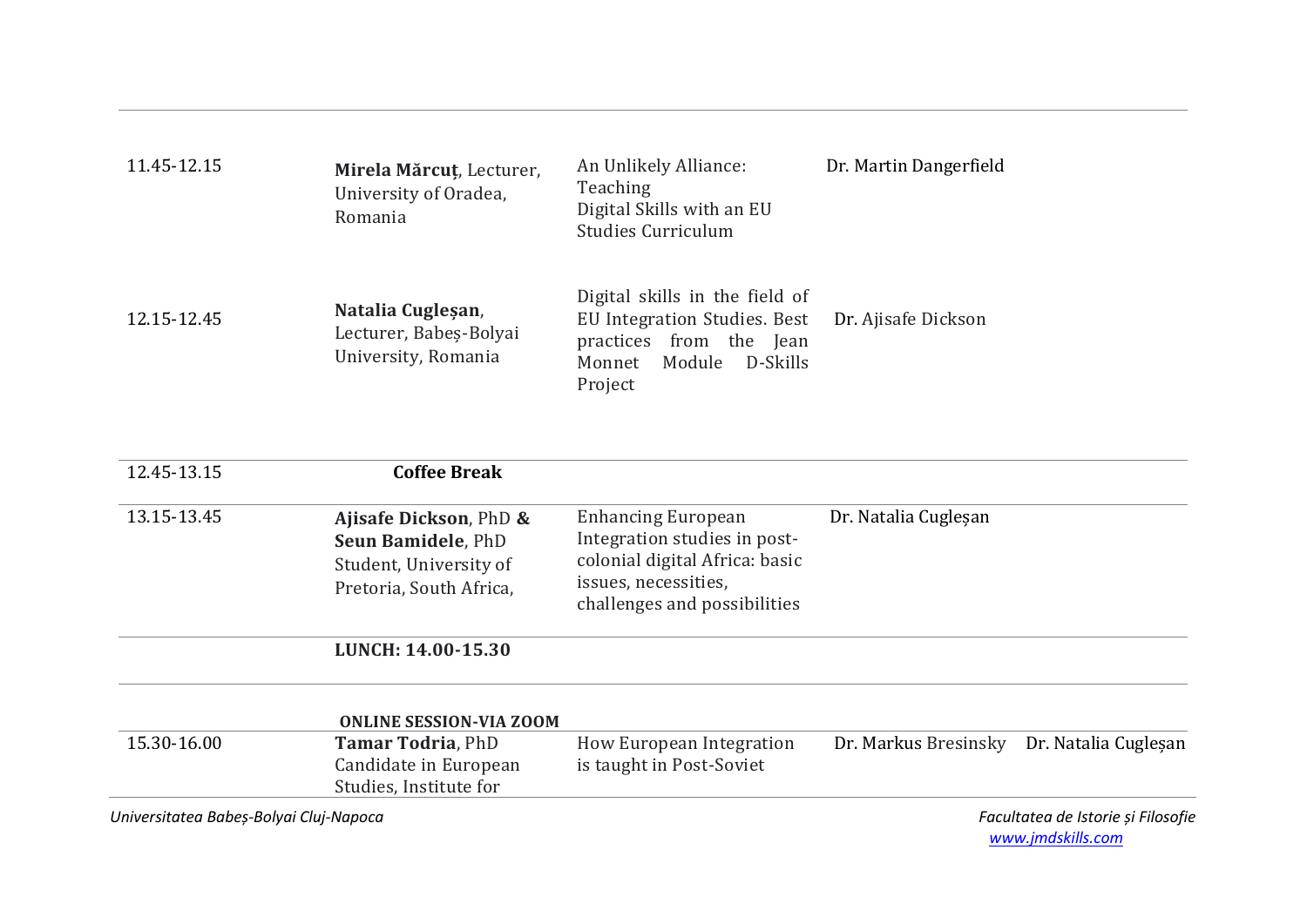|             | European Studies, Ivane<br>Javakhishvili Tbilisi State<br>University (online)         | Countries. Case study:<br>Georgia                                                           |                  |
|-------------|---------------------------------------------------------------------------------------|---------------------------------------------------------------------------------------------|------------------|
| 16.00-16.30 | Markus Bresinsky, Prof.,<br>Dr. phil., Technische<br>Hochschule<br>Regensburg(online) | OTH Regensburg: GLOBE<br>Exercise - Training key<br>qualifications with<br>simulation games | Dr. Tamar Todria |
| 16.30-17.00 | Tatyana Dronzina,<br>Lecturer, Sofia University,<br>Bulgaria(online)                  | The role of critical thinking<br>in fighting fake news                                      | Dr. Alin Nicula  |

| <b>31 MAY</b> | <b>AUTHOR</b>                                                             | <b>PAPER</b>                                                                                             | <b>DISCUSSANT</b>         | <b>CHAIR</b>         |
|---------------|---------------------------------------------------------------------------|----------------------------------------------------------------------------------------------------------|---------------------------|----------------------|
| 10.00-10.30   | Mihai Alexandrescu,<br>Lecturer, Babeș-Bolyai<br>University               | Digital Skills for critical<br>learning of the European<br>Union citizenship                             | Dr. Vlad Popovici         | Dr. Natalia Cugleşan |
| 10.30-11.00   | <b>Vlad Popovici, Lecturer,</b><br>Babes-Bolyai University<br>Cluj-Napoca | Wiki-lessons: what can we<br>learn from the interaction<br>between students in History<br>and Wikipedia? | Dr. Mihai<br>Alexandrescu |                      |

*Universitatea Babeș-Bolyai Cluj-Napoca Facultatea de Istorie și Filosofie*